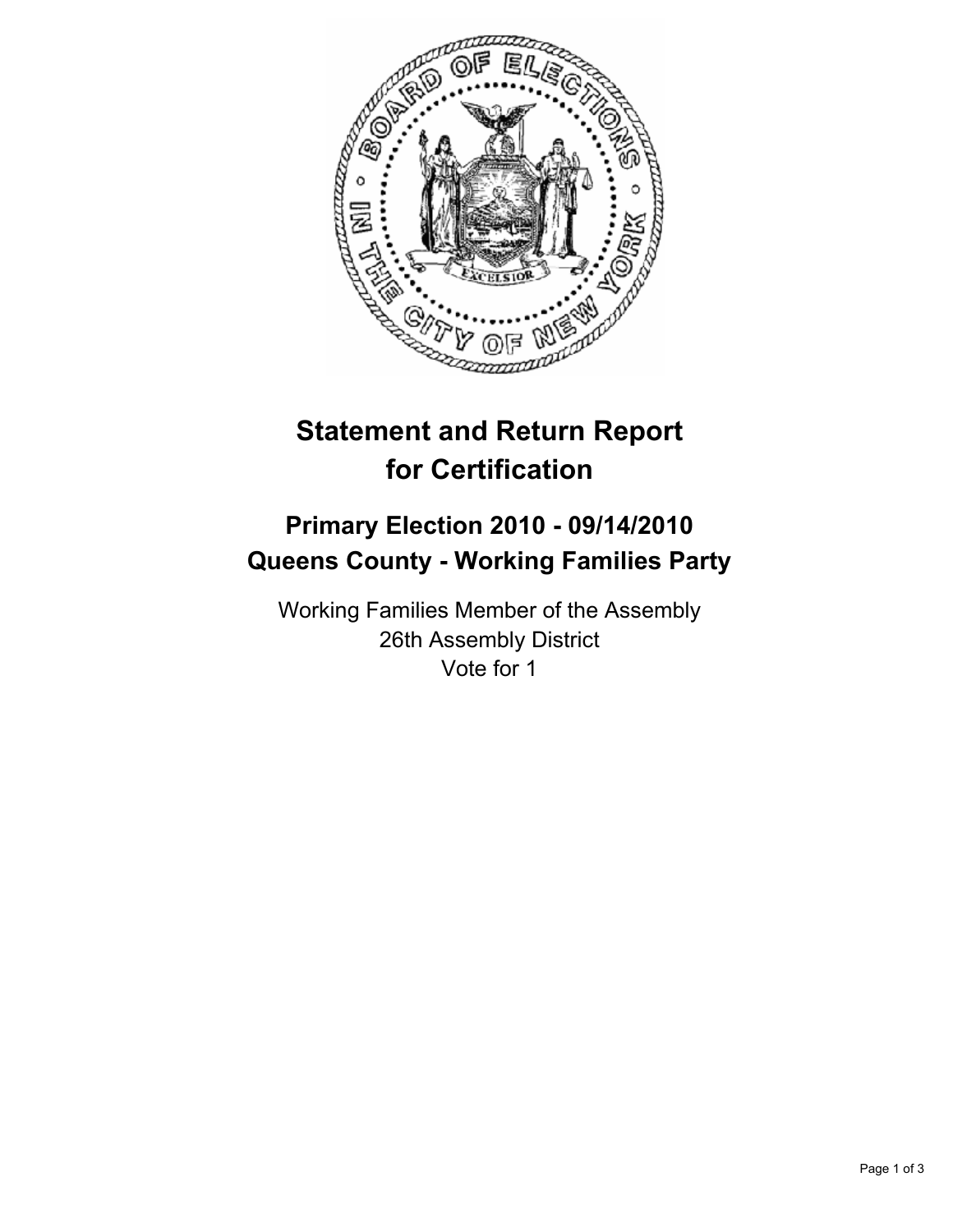

## **Assembly District 26**

| <b>Total Votes</b>          | 3 |
|-----------------------------|---|
| ARTHUR CHELIOTES (WRITE-IN) | 2 |
| <b>BETH A SCHIFFMAN</b>     |   |
| AFFIDAVIT                   | 0 |
| ABSENTEE/MILITARY           |   |
| <b>EMERGENCY</b>            | 0 |
| <b>PUBLIC COUNTER</b>       | 4 |